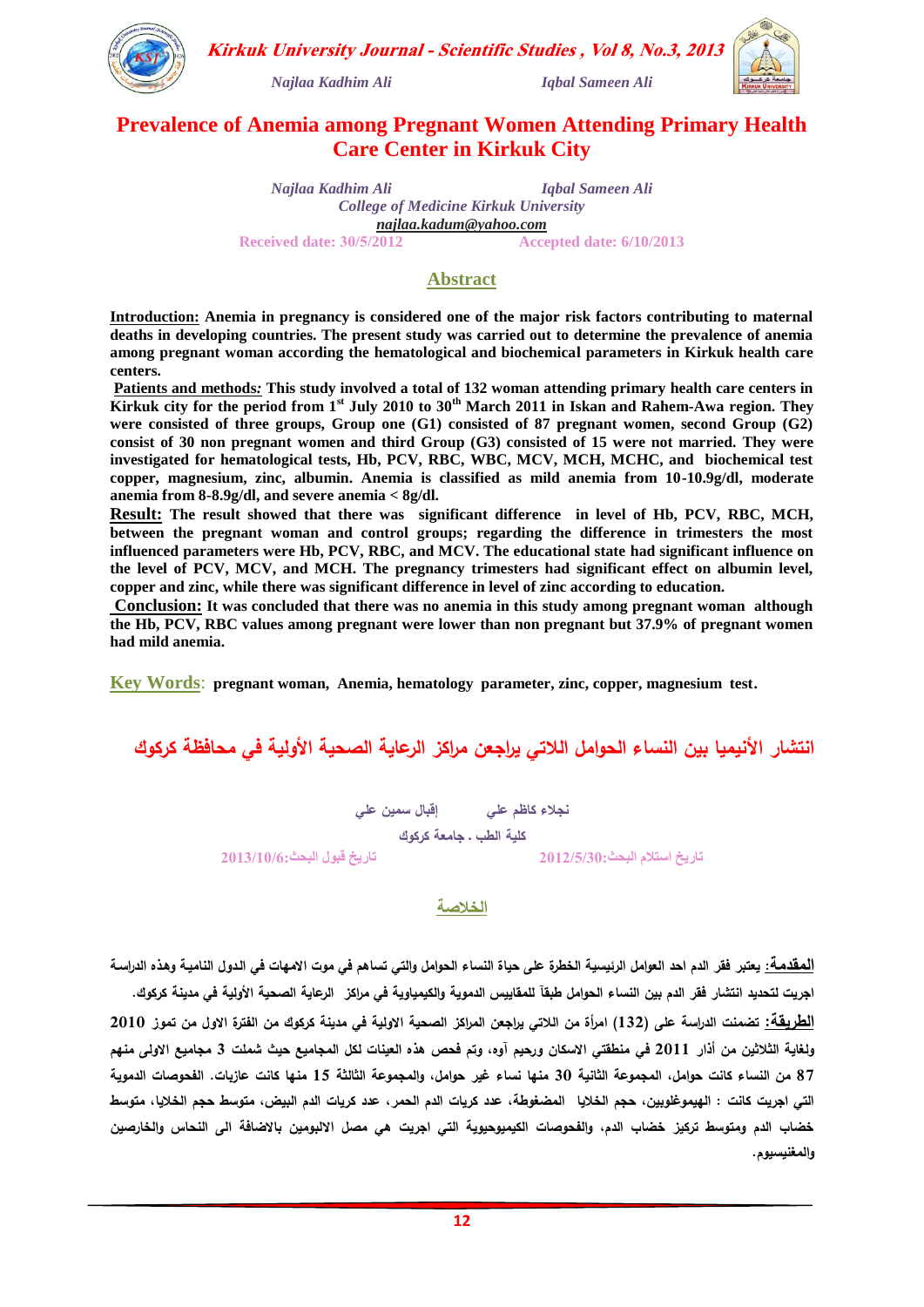

**النتائج: اظهرت النتائج ان هناك فرقآ معنويآ بين مجموعة السيطرة والحوامل من حيث الهيموغموبين ،حجم الخاليا المضغوطة، عدد كريات الدم الحمر ومتوسط خضاب الدم. اما بخصوص الفرق في مراحل الحمل الثالثة حيث كانت الهيموغموبين، حجم الخاليا المضغوطة، كريات الدم الحمر ومتوسط حجم الخاليا هي أكثر المقاييس تأثرآ. اما من حيث الحالة الثقافية فأكثر المقاييس تأثرآ كانت حجم الخاليا المضغوطة ومتوسط حجم الخاليا ومتوسط خضاب الدم.**

**لوحظ ان مستوى مصل النحاس والخارصين وااللبومين تتأثر في مراحل الحمل الثالثة بينما لوحظ ان هناك فرقآ معنويآ في مستوى الخارصين من حيث الحالة الثقافية**

ا<mark>لاستنتاج</mark>: استنتجت هذه الدراسة بأنه لايوجد فقر دم لدى النساء الحوامل بالرغم من إن قيم خضاب الدم،وحجم الخلايا المضغوطة، وكريات **الدم الحمراء لدى النساء الحوامل اقل من النساء الغير حوامل.** 

**الكممات الدالة: النساء الحوامل، فقر الدم، الفحوصات الدموية، قياس الزنك، والنحاس، والمغنسيوم**

## **Introduction**

 Anemia is a medical condition may be either due to a decrease in normal number of red blood cell (RBCs) or less than normal quantity of hemoglobin in the blood [1,2] or increased plasma volume as in pregnancy. However, it can include decreased oxygen binding ability of each Hb molecule duo to deformity or lack in numerical development as in some other types of Hb deficiency.

 Anemia is classified in to mild, moderate, severe [3]. There are many reasons for anemia and the treatment will depend upon the cause. The normal range of Hb in pregnant women 11-12 g/dl, and normal hematocrit levels are 31-40% for pregnant women [4].

 Anemia is the most common hematological problem in pregnancy. In pregnancy the diagnosis of anemia may be influenced by physiologic changes. During the first and second trimesters, hemoglobin and hematocrit decrease as the maternal blood volume expands, with adequate iron intake; there is a rise in hemoglobin and hematocrit during the third trimester [5].

 Anemia in pregnancy is associated with maternal and prenatal morbidity and mortality [6]. Since it reduces resistance to blood loss, death may occur from bleeding associated even with normal delivery. Association of anemia with adverse maternal outcome such as puerperal sepsis, antepartum hemorrhage, postpartum hemorrhage and mortality is no longer a debatable issue. That is why early diagnosis and treatment of anemia is very important in pregnant women [7].

 During pregnancy, the needs of the growing fetus and placenta, as well as the increasing maternal blood volume and red cell mass, impose such a demand on maternal iron stores that iron supplementation at daily doses between 18 and 100 mg from 16 weeks gestation onwards could not completely prevent the depletion of maternal iron stores at term [8].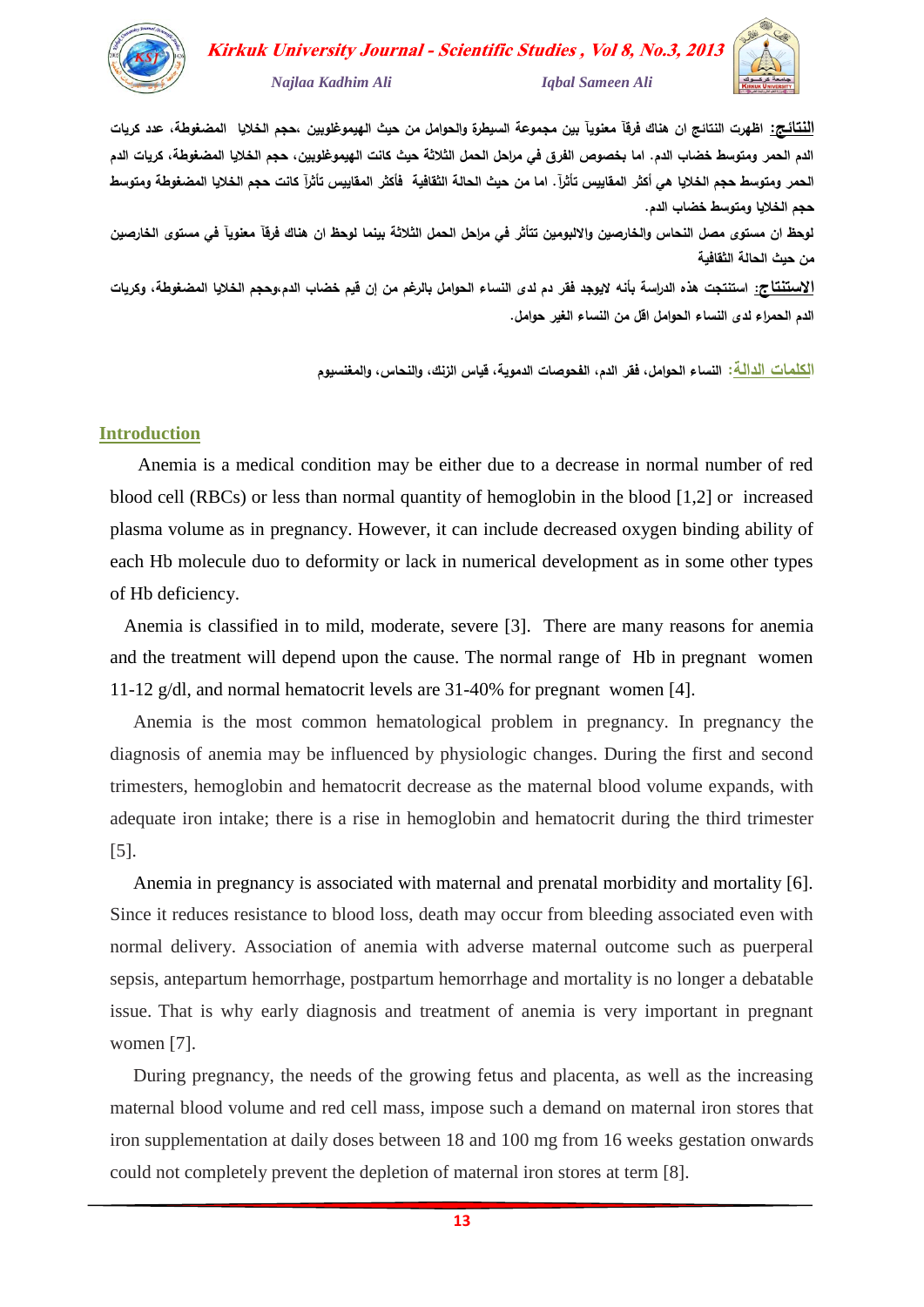

 The development of iron deficiency anemia is associated with increased risk of preterm births and low birth weight infants, various studies have been conducted to understand how anemia predisposes to preterm labour either directly or indirectly due to increase risk of infection [9]. Direct effect is due to hypoxia induced by anemia which induces synthesis of corticotrophin-releasing hormone (CRH) associated with stress predispose to preterm labour and even pregnancy induced hypertension [10]. It is also said that increase level of CRH in mother stimulates increase production of cortisol in fetus which intern inhibits the longitudinal growth of the fetus [11]. Another indirect mechanism is iron deficiency leads to oxidative damage to erythrocytes in the fetoplacental unit which stimulates production of CRH and both in vivo and in vitro [11,12].

 Anemia in pregnancy is a global problem and is associated with increased maternal morbidity and mortality. It is more common in developing countries than in developed countries [13].

 The present study was carried on to determine the rate of anemia among pregnant women according the hematological and biochemical parameters in Kirkuk health care centers.

## **Patients and Methods**

 The study was involved 132 women attending Primary Health Care Centers in Iskan, Rahem-Awa in Kirkuk city. The sample were consisted of three groups (G1) of 87 pregnant,  $(G2)$  included 30 non pregnant, and G3 were of 15 not married, for the period from 1<sup>st</sup> July  $2010$  to  $30<sup>th</sup>$  March  $2011$  selected randomly. Five ml of blood samples were obtained from each individual in two tubes, 2 ml were put in to first tube contain Ethylene Diamine Tetra Acetic acid (EDTA) and 3ml were put in to plain tube without anticoagulant, centrifuged and sera were kept at  $(-20 \text{ } ^{\degree}C)$  for biochemical parameters tests to determine albumin, zinc, copper, and magnesium.

 The hematological parameter was done to determine Hb which estimated by using hemoglobin-meter, the PCV was estimated by using hematocrit, the white blood cells numbers were counted under light microscope using Neubauer counting chamber, the W.B.C count was estimated by diluting (0.2ml) of whole blood in Turk's solution. For the R.B.C (0.2ml) of whole blood was diluted in Hayem's solution following the method of Dacie and Lewis [14].

 The biochemical parameters: Albumin determination was performed by using bromocresol green to form a colored compound, the absorbance measured at 630 nm by using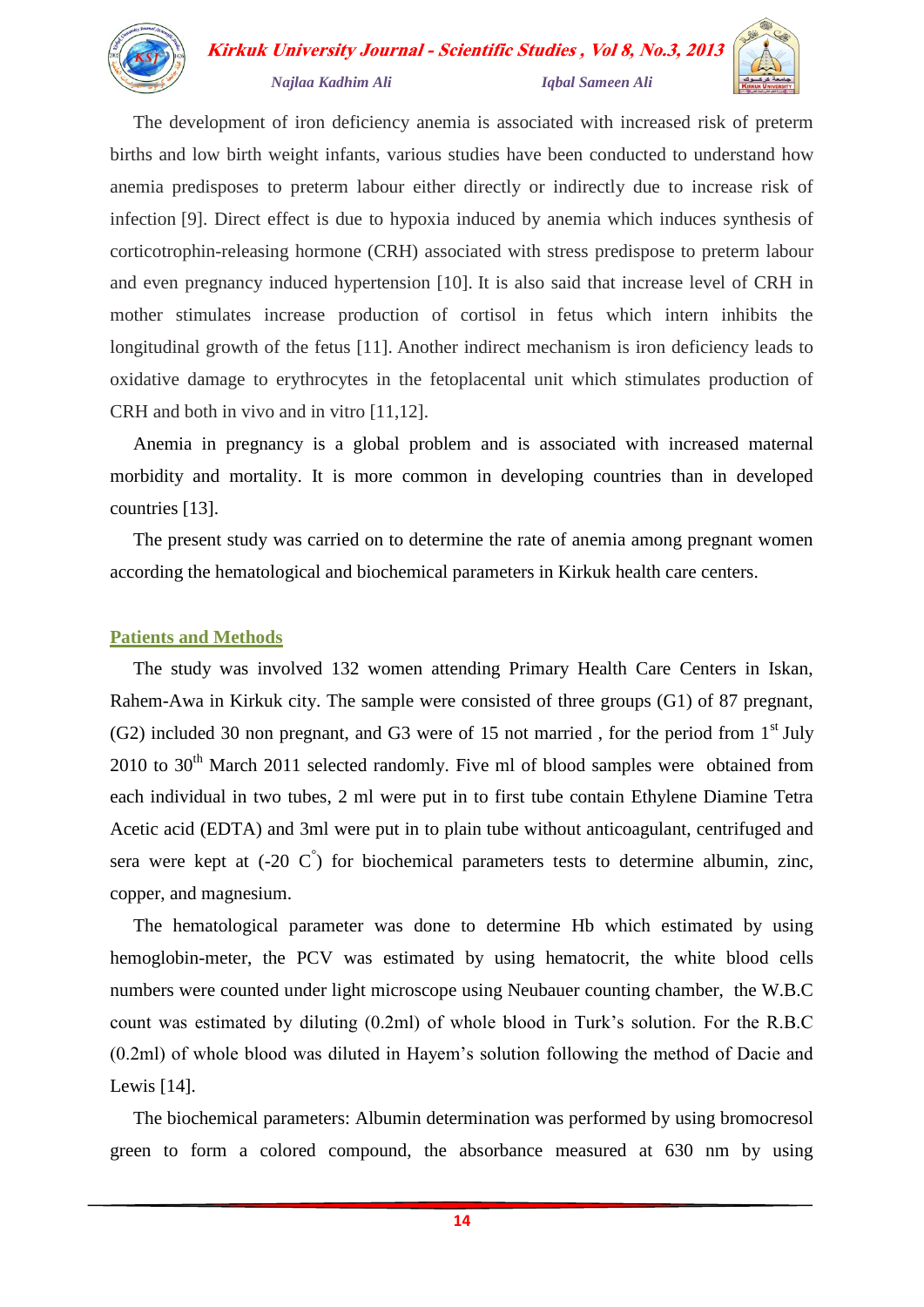

spectrophotometer [15]. The concentration of copper was measured by the method of [16]. The concentration of zinc was measured by the method of [17], and the concentration of magnesium was measured by the method of [18]. A special questionnaire form was arranged and full information obtained from each individual including: age, level of education, and stages of pregnancy.

## **Statistical analysis**

 Statistical analysis for all parameters applied, using t-test to show the significant differences between each two group (pregnant and non pregnant women and not married), P value at  $< 0.05$  level was considered statistically significance [19].

## **Results**

 A total of hundred thirty two women who attended primary health care center were selected randomly, to show the rate of anemia among them. Present result was illustrated in table 1-8, all values expressed in terms of Mean  $\pm$  SD.

 Table(1) shows the hematological parameter in pregnant women, and control groups (not married groups and non pregnant woman), there was significant difference between pregnant women and control group in Hb g/dl and the Hb value in pregnant women is lower than others  $(p<0.05)$ . There was significant difference between pregnant and control group in PCV value, it's value in pregnant women was significantly lower than control group  $(p<0.01)$ . The RBC value in pregnant woman was lower than control group  $(p<0.05)$ , while the WBC value did not differ significantly between pregnant and non pregnant women. Although the MCV and MCHC did not vary between pregnant and non pregnant women, while the MCH value in pregnant woman was lower than single group (p < 0.05).

| Group                     | N <sub>0</sub> | $Hb$ g/dl | $PCV\%$       | $WBC \times 10^3$ /<br>mm <sup>3</sup> | $10^6$ ×RBC<br>/mm <sup>3</sup> | <b>MCV</b><br>(f <sub>1</sub> ) | <b>MCH</b><br>(pg) | <b>MCHC</b><br>$\frac{0}{0}$ |  |  |  |
|---------------------------|----------------|-----------|---------------|----------------------------------------|---------------------------------|---------------------------------|--------------------|------------------------------|--|--|--|
|                           |                |           | Mean $\pm$ SD |                                        |                                 |                                 |                    |                              |  |  |  |
|                           |                | 11.26     | 34.1          | 4.433                                  | 3.38                            | 100.8                           | 33.3               | 33                           |  |  |  |
| Pregnant<br>G1            | 87             | 土         | 土             | 土                                      | 土                               | 土                               | 土                  | $\pm$                        |  |  |  |
|                           |                | 7.9       | 24.1          | 3.134                                  | 2.39                            | 71.3                            | 23.5               | 23.3                         |  |  |  |
| Non                       |                | 12.78     | 37.4          | 4.426                                  | 3.74                            | 99.4                            | 34.1               | 34.2                         |  |  |  |
| pregnant                  | 30             | $\pm$     | $\pm$         | $\pm$                                  | $\pm$                           | 土                               | $\pm$              | $\pm$                        |  |  |  |
| G2                        |                | 9.0       | 26.4          | 3.271                                  | 2.6                             | 70.3                            | 24.01              | 24.2                         |  |  |  |
|                           |                | 12.28     | 35.4          | 4.680                                  | 3.55                            | 99.7                            | 35                 | 34.7                         |  |  |  |
| <b>Not</b>                |                | 土         | $\pm$         | 土                                      | $\pm$                           | 土                               | $\pm$              | $\pm$                        |  |  |  |
| married<br>G <sub>3</sub> | 15             | 8.7       | 25.0          | 3.309                                  | 2.51                            | 70.5                            | 24.8               | 24.5                         |  |  |  |
|                           |                | p<0.05    | p<0.01        | N.S                                    | p<0.05                          | N.S                             | p<0.05             | N.S                          |  |  |  |

**Table (1) The hematological parameters in pregnant women and control groups.**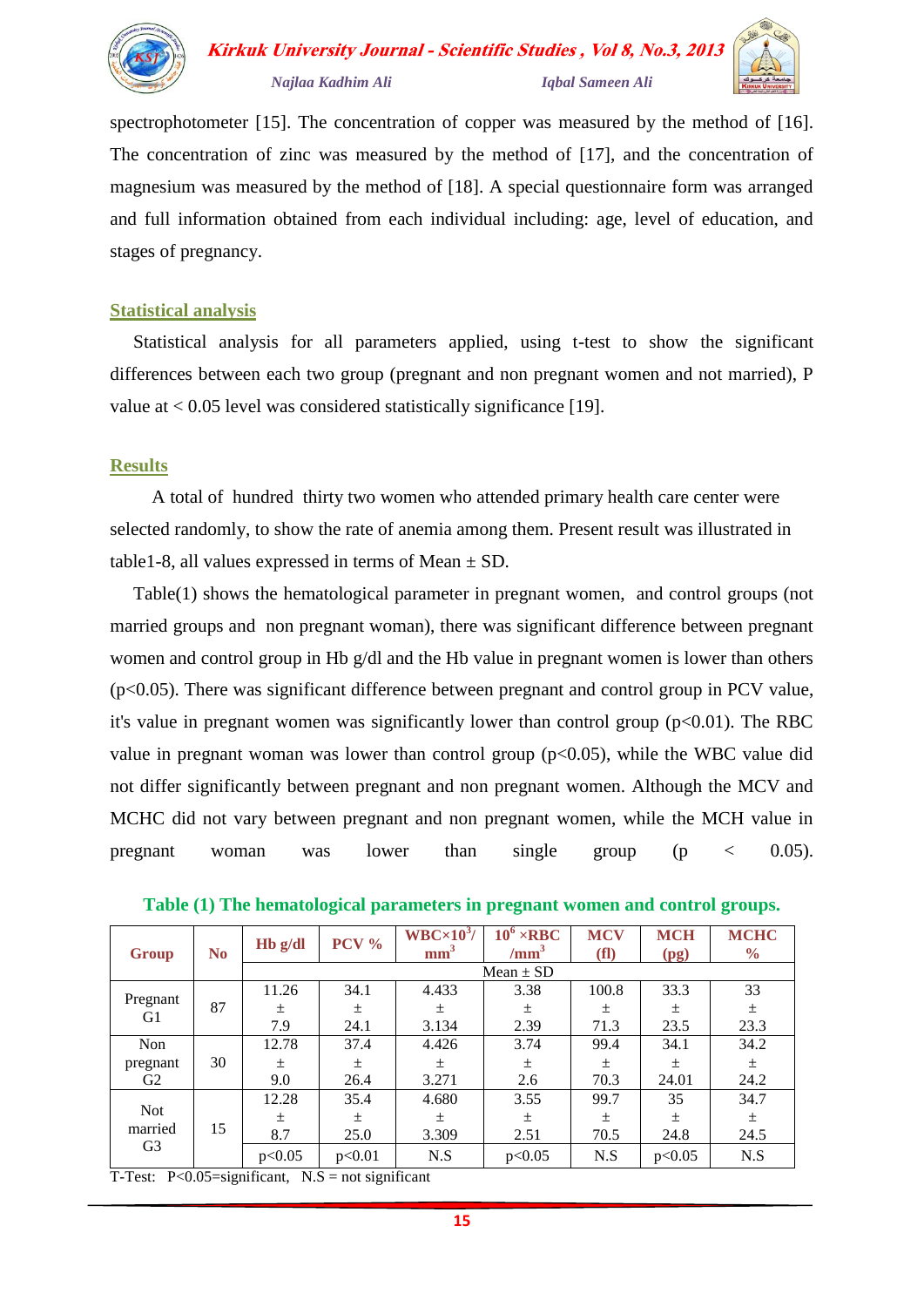

 The hematological parameter according to trimester stages of pregnancy is shown in table (2). Statistically there was significant difference in Hb value and its value in second and third trimesters were lower than first trimester group  $(p<0.05)$ . The PCV and RBC value in second trimesters were lower than first and third trimester of pregnancy women  $(p<0.05)$ , while the WBC value did not differ significantly among different trimesters of pregnancy. The MCV value in third trimester was significantly lower than first and second trimesters  $(p<0.05)$ , while the MCH and MCHC values were significantly higher in first trimester than second and third trimesters  $(p<0.05)$ .

| Stage of  | NN <sub>o</sub> . | $Hb$ g/dl | PCV %  | $WBC \times 10^3/$ | $\times$ RBC       | <b>MCV</b> | <b>MCH</b> | <b>MCHC</b> |
|-----------|-------------------|-----------|--------|--------------------|--------------------|------------|------------|-------------|
| pregnancy |                   |           |        | mm <sup>3</sup>    | $10^6/\text{mm}^3$ | (f)        | (pg)       | $\%$        |
|           |                   |           |        |                    | Mean $\pm$ SD      |            |            |             |
| First     | 36                | 11.77     | 35.1   | 4.383              | 3.51               | 100        | 33.5       | 33.5        |
|           |                   | $\pm$     | 土      | $\pm$              | 土                  | $\pm$      | $\pm$      | 土           |
|           |                   | 8.3       | 24.8   | 3.099              | 2.48               | 70.7       | 23.7       | 23.7        |
| Second    | 36                | 10.91     | 32.7   | 4.48               | 3.22               | 101.6      | 30.9       | 31.2        |
|           |                   | $\pm$     | 土      | $\pm$              | 土                  | $\pm$      | 土          | 土           |
|           |                   | 7.7       | 23.1   | 3.168              | 2.27               | 71.8       | 21.8       | 22.1        |
| Third     | 15                | 10.63     | 34.1   | 4.560              | 3.44               | 99.1       | 30.9       | 31.2        |
|           |                   | 土         | 土      | $\pm$              | 土                  | 土          | 士          | $\pm$       |
|           |                   | 7.5       | 24.1   | 3.224              | 2.43               | 70.1       | 21.8       | 22.1        |
|           |                   | p<0.05    | p<0.05 | N.S                | p<0.05             | p<0.05     | p<0.05     | p<0.05      |

**Table (2) The hematological parameters according to trimester stages in pregnant women.**

T-Test :  $P < 0.05$ =significant, N.S = not significant

 Regarding the age groups (table3) shows, there was no significant difference in Hb, PCV, RBC,MCV, MCHC values in all age group, but the WBC value in third age group was lower than first and second age groups ( $p<0.05$ ), although the MCH in third age group was lower than first and second age group  $(p<0.05)$ .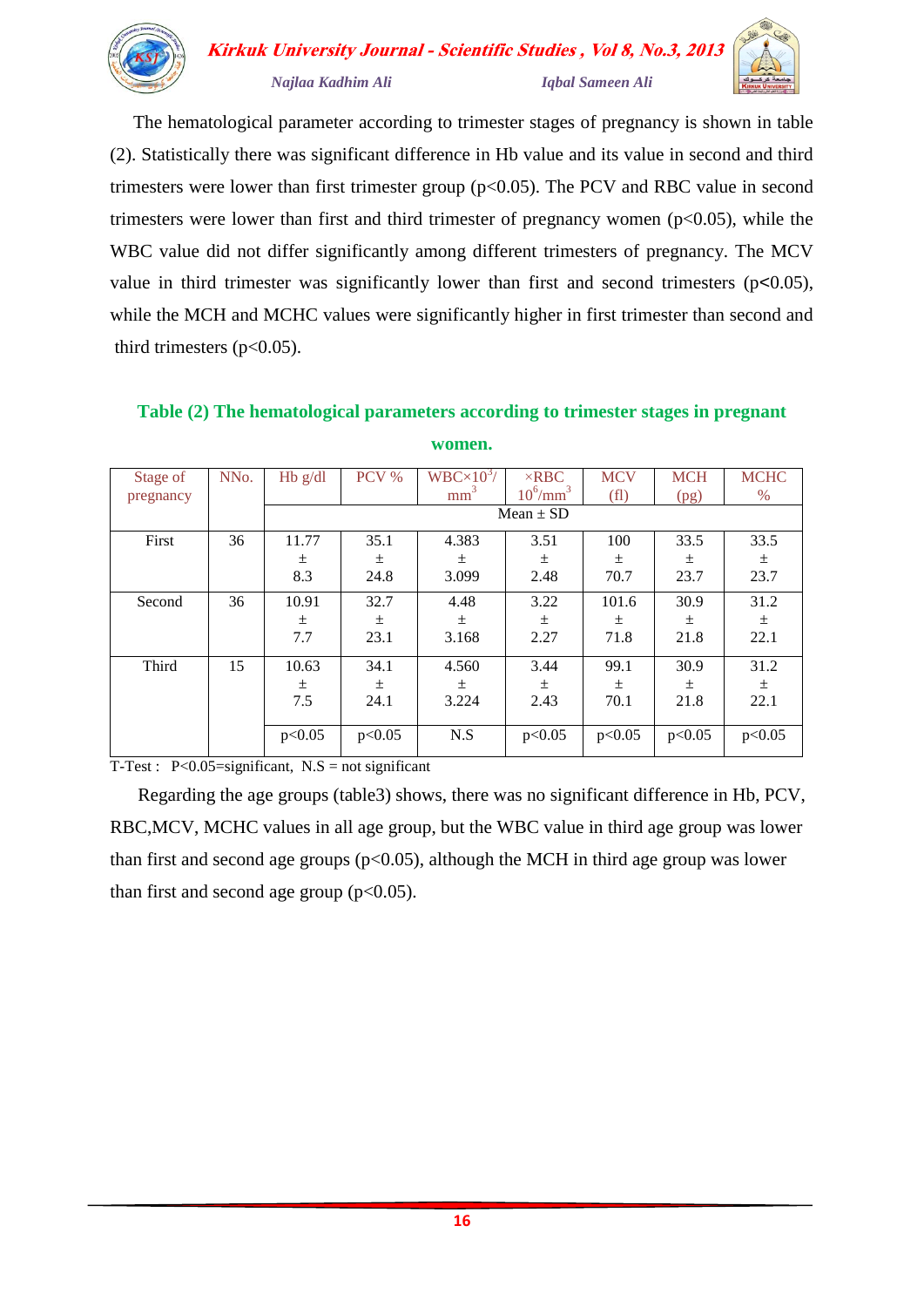



| Age group          | No. | H <sub>b</sub> g/dl | <b>PCV %</b>          | $WBC \times 10^3$<br>/mm <sup>3</sup> | $10^6 \times \text{RBC}$<br>/mm <sup>3</sup> | MCV(fl)                | <b>MCH</b><br>(pg)    | <b>MCHC</b><br>$\frac{6}{9}$ |
|--------------------|-----|---------------------|-----------------------|---------------------------------------|----------------------------------------------|------------------------|-----------------------|------------------------------|
|                    |     |                     |                       |                                       | $Mean \pm SD$                                |                        |                       |                              |
| $(14-20)$<br>Years | 16  | $11.28 \pm$<br>7.9  | 34.1<br>$\pm$<br>24.1 | 4.450<br>$\pm$<br>3.146               | 3.4<br>$\pm$<br>2.4                          | 99.7<br>土<br>70.5      | 35<br>$\pm$<br>24.8   | 34.7<br>$\pm$<br>24.5        |
| $(21-30)$<br>Years | 45  | $11.34 \pm$<br>8.0  | 33.8<br>$\pm$<br>23.9 | 4.664<br>$\pm$<br>3.227               | 3.74<br>$\pm$<br>2.64                        | 99.4<br>$\pm$<br>70.3  | 34.1<br>$\pm$<br>2401 | 34.2<br>$\pm$<br>24.2        |
| $(31-42)$<br>Years |     | $10.09\pm$<br>7.1   | 34.6<br>$\pm$<br>24.4 | 4.023<br>$\pm$<br>2.844               | 3.38<br>$\pm$<br>2.39                        | 100.8<br>$\pm$<br>71.3 | 33.3<br>$\pm$<br>23.5 | 33<br>$\pm$<br>23.3          |
|                    | 26  | N.S                 | N.S                   | P < 0.05                              | N.S                                          | N.S                    | P<0.05                | N.S                          |

# **Table (3) The hematological parameters in pregnant women according to age groups.**

T-Test :  $P < 0.05$ =significant, N.S = not significant

 It is indicated in (table 4), that there was no significant difference in Hb, WBC, MCHC values according to educational levels. Although the PCV value in secondary school level was higher than primary and high school level, while the RBC in secondary stage level was lower than primary and high school level  $(p<0.05)$ . The MCV and MCH values in higher education level were higher than primary and secondary school level  $(p<0.05)$ .

# **Table (4) The hematological parameters in pregnant women according to educational levels.**

| <b>Education</b>   | No. | Hb<br>g/dl      | $PCV$ %       | $WBC \times 10^{3}$<br>mm <sup>3</sup> | $RBC \times 10^6$<br>/mm <sup>3</sup> | <b>MCV</b><br>(f <sub>l</sub> ) | <b>MCH</b><br>(pg) | <b>MCHC</b><br>$\frac{0}{0}$ |  |  |
|--------------------|-----|-----------------|---------------|----------------------------------------|---------------------------------------|---------------------------------|--------------------|------------------------------|--|--|
| level              |     |                 | $Mean \pm SD$ |                                        |                                       |                                 |                    |                              |  |  |
|                    |     | $11.48 \pm$     | 10.93         | 4.500                                  | 3.46                                  | 100.9                           | 33.2               | 32.9                         |  |  |
| Primary            | 42  | 8.1             | $\pm$         | 土                                      | 土                                     | 土                               | 土                  | $\pm$                        |  |  |
|                    |     |                 | 7.7           | 3.181                                  | 2.44                                  | 71.3                            | 23.5               | 23.3                         |  |  |
|                    | 22  | $11.17+$<br>7.9 | 34            | 4.004                                  | 3.4                                   | 100                             | 32.9               | 32.9                         |  |  |
| Secondary          |     |                 | $\pm$         | 土                                      | $\pm$                                 | $\pm$                           | 土                  | $\pm$                        |  |  |
|                    |     |                 | 24.0          | 2.831                                  | 2.4                                   | 70.7                            | 23.3               | 23.3                         |  |  |
|                    |     | $10.93\pm$      | 32.7          | 4.721                                  | 3.17                                  | 103.1                           | 34.5               | 33.4                         |  |  |
| High-<br>education |     | 7.7             | $\pm$         | $\pm$                                  | $+$                                   | 土                               | $+$                | 土                            |  |  |
|                    | 23  |                 | 23.1          | 3.338                                  | 2.23                                  | 70.9                            | 24.4               | 23.6                         |  |  |
|                    |     | N.S             | P < 0.05      | N.S                                    | P < 0.05                              | P < 0.05                        | P<0.05             | N.S                          |  |  |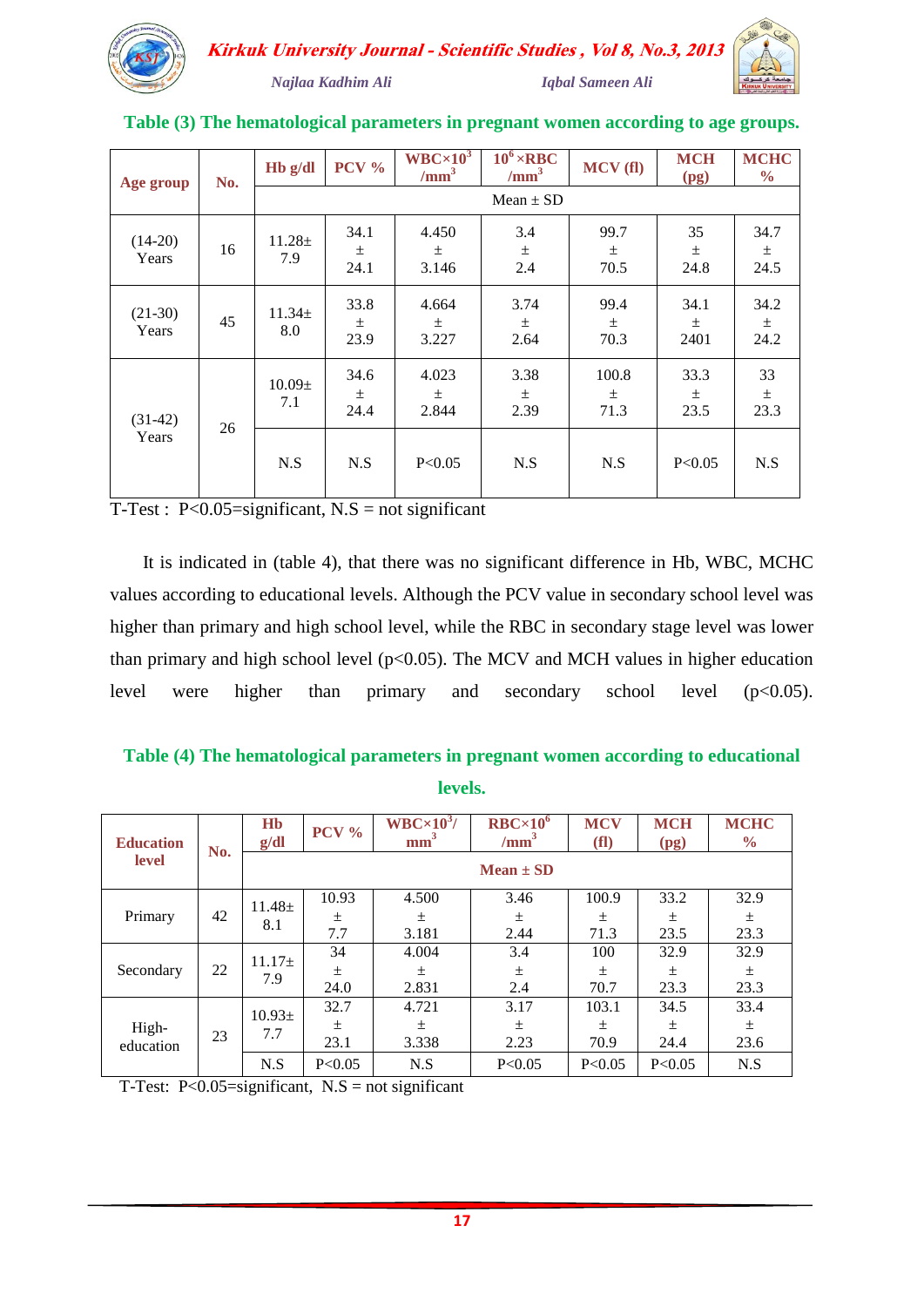

 Result in (table 5) represent the biochemical parameters pregnant women and in control groups, serum concentration of copper, magnesium, zinc did not vary in all groups, but there was significant difference in albumin value and its value was lower in pregnant women group than single group ( $p<0.05$ ).

| <b>Group</b>   | No. | Copper µg/dl  | <b>Magnesium</b><br>mg/dl | <b>Zinc</b><br>$\mu$ g/dl | Albumin g/dl |  |  |  |
|----------------|-----|---------------|---------------------------|---------------------------|--------------|--|--|--|
|                |     | $Mean \pm SD$ |                           |                           |              |  |  |  |
|                |     | 224.9         | 1.26                      | 61.2                      | 4.77         |  |  |  |
| Pregnant       | 87  | 土             | 土                         | 土                         | 土            |  |  |  |
| G1             |     | 159           | 0.89                      | 43.3                      | 3.37         |  |  |  |
| Non            |     | 189.9         | 1.38                      | 52.5                      | 4.83         |  |  |  |
| pregnant       | 30  | $\pm$         | 土                         | 土                         | 土            |  |  |  |
| G2             |     | 134           | 0.98                      | 37.1                      | 3.41         |  |  |  |
|                |     | 217.6         | 1.25                      | 60.9                      | 4.75         |  |  |  |
| Not married    |     | 土             | 土                         | $\pm$                     | 土            |  |  |  |
| G <sub>3</sub> | 15  | 153           | 0.88                      | 43.1                      | 3.36         |  |  |  |
|                |     | N.S           | N.S                       | N.S                       | P < 0.05     |  |  |  |

# **Table (5) The Biochemical parameters in controls and patient group.**

T-test:  $P < 0.05 =$ significant,  $N.S =$  not significant

 The biochemical parameters according to trimester of pregnancy are shown in table (6). The value of serum copper concentration according to trimester stages is significantly different  $(p<0.05)$ . The level of copper in first trimester was lower than second and third trimester. There was no significant difference in serum magnesium concentration in all trimester stages. Also there was significant difference in zinc value and its value was lower in the second trimester than other  $(p<0.05)$ . There was significant difference in albumin value and its value was lower than in the third trimester than other  $(p<0.05)$ . **Table (6) The biochemical parameters according to trimester stages in pregnant women.**

| <b>Stage of</b><br>pregnancy | No. | <b>Copper</b><br>$\mu$ g/dl | <b>Magnesium</b><br>mg/dl | <b>Zinc</b><br>$\mu$ g/dl | Albumin g/dl |  |  |  |  |
|------------------------------|-----|-----------------------------|---------------------------|---------------------------|--------------|--|--|--|--|
|                              |     |                             | $Mean \pm SD$             |                           |              |  |  |  |  |
|                              |     | 204.2                       | 1.32                      | 61.3                      | 4.8          |  |  |  |  |
| First                        | 36  | $\pm$                       | 土                         | 土                         | 土            |  |  |  |  |
|                              |     | 144.4                       | 0.87                      | 43.3                      | 3.39         |  |  |  |  |
|                              |     | 249.1                       | 1.19                      | 53.3                      | 4.6          |  |  |  |  |
| Second                       | 36  | 土                           | $\pm$                     | $\pm$                     | 土            |  |  |  |  |
|                              |     | 176.1                       | 0.84                      | 37.7                      | 3.25         |  |  |  |  |
|                              |     | 227.5                       | 1.22                      | 80.6                      | 4.5          |  |  |  |  |
|                              |     | 土                           | $\pm$                     | 土                         | 士            |  |  |  |  |
| Third                        | 15  | 160.9                       | 0.86                      | 56.9                      | 3.18         |  |  |  |  |
|                              |     | p<0.05                      | N.S                       | p<0.05                    | p<0.05       |  |  |  |  |
|                              |     | sig                         |                           | sig                       | sig          |  |  |  |  |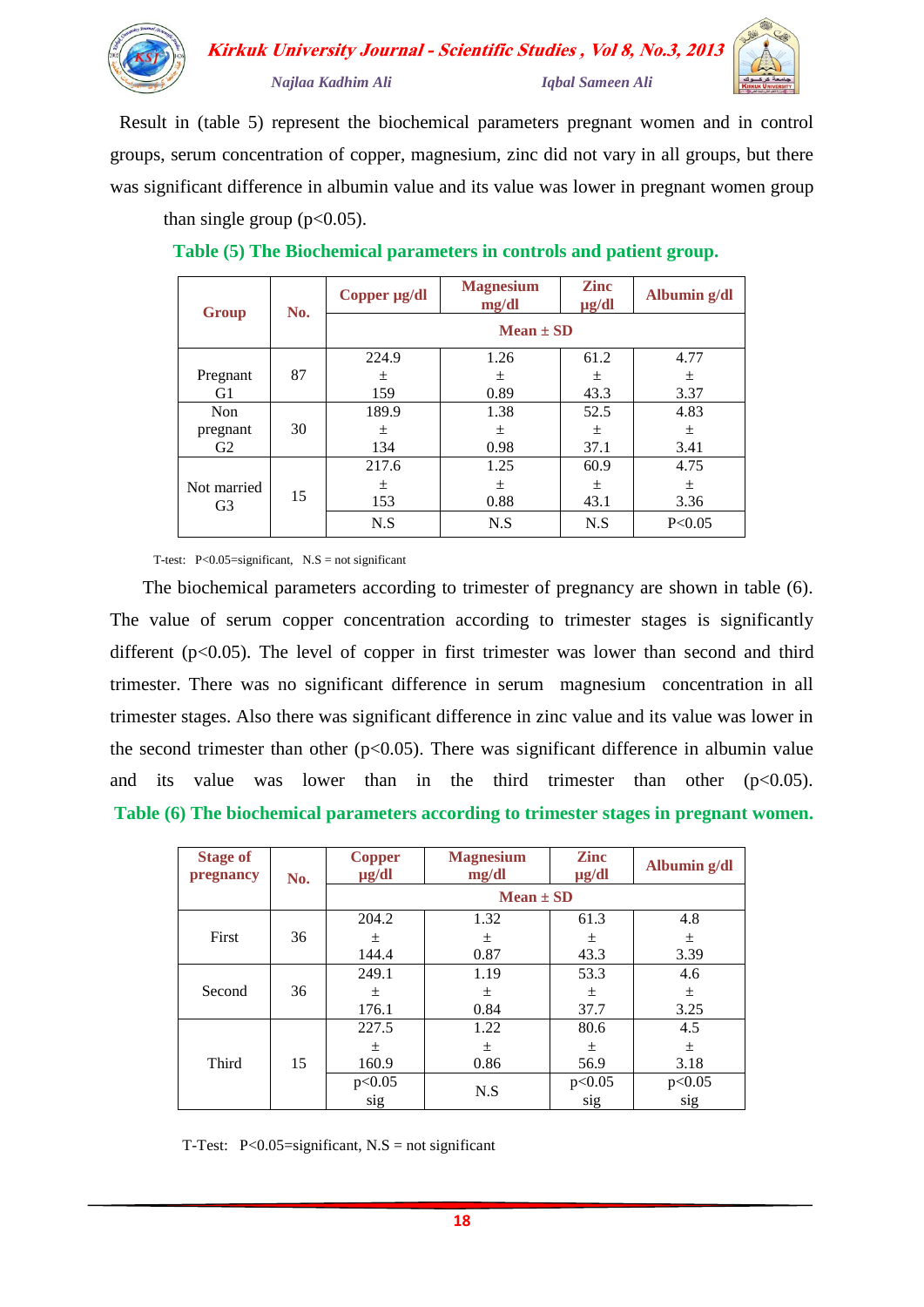

 Result in table (7) demonstrate the value of serum level concentration of copper ,magnesium and zinc in pregnant women and control group according to all age groups. Results show no significant different in all age for magnesium. The albumin value among 31- 42 years old pregnant women was significantly lower than other age groups  $(p<0.05)$ . Serum concentration of copper significantly in31-42 years old and zinc significantly in (14-20) years old group.

| Age group          | No. | Copper<br>$\mu$ g/dl | Magnesium mg/dl | Zinc $\mu$ g/dl | Albumin $g/dl$ |  |  |  |
|--------------------|-----|----------------------|-----------------|-----------------|----------------|--|--|--|
|                    |     |                      | $Mean \pm SD$   |                 |                |  |  |  |
| $(14-20)$          |     | 253.3                | 1.34            | 50.6            | 4.72           |  |  |  |
|                    | 16  | 土                    | 土               | $\pm$           | 士              |  |  |  |
| years              |     | 179                  | 0.95            | 35.8            | 3.34           |  |  |  |
| $(21-30)$          |     | 223.8                | 1.2             | 61.9            | 4.74           |  |  |  |
|                    | 45  | $\pm$                | $\pm$           | 土               | 土              |  |  |  |
| years              |     | 158                  | 0.85            | 43.8            | 3.35           |  |  |  |
|                    |     | 209.2                | 1.30            | 66.4            | 4.51           |  |  |  |
| $(31-42)$<br>years |     | $\pm$                | 土               | 土               | 士              |  |  |  |
|                    | 26  | 174                  | 0.92            | 47              | 3.19           |  |  |  |
|                    |     | P < 0.05             | N.S             | P < 0.05        | P < 0.05       |  |  |  |

|  |  | Table (7) The biochemical parameters according to age groups in pregnant women. |  |  |  |
|--|--|---------------------------------------------------------------------------------|--|--|--|
|  |  |                                                                                 |  |  |  |
|  |  |                                                                                 |  |  |  |

T-Test:  $P < 0.05$ =significant, N.S = not significant

Table (8) shows the biochemical parameters according to educational levels. There was no significant difference in serum level concentration of magnesium and albumin values in all educational level. While the value of serum copper concentration was significantly lower in secondary school level than other educational level  $(p<0.05)$ . The value of zinc was significantly lower in primary school level than other educational levels( $p<0.05$ ).

## **Table (8) The biochemical parameters according to educational levels in pregnant**

**women.**

| <b>Education</b> | No. | <b>Copper</b><br>$\mu$ g/dl | <b>Magnesium</b><br>mg/dl | <b>Zinc</b><br>$\mu$ g/dl | <b>Albumin</b><br>g/dl |  |  |
|------------------|-----|-----------------------------|---------------------------|---------------------------|------------------------|--|--|
| <b>level</b>     |     | $Mean \pm SD$               |                           |                           |                        |  |  |
|                  |     | 219.3                       | 1.21                      | 55.32                     | 4.65                   |  |  |
| Primary          | 42  | 土                           | 土                         | 土                         | $\pm$                  |  |  |
|                  |     | 155                         | 0.86                      | 39.1                      | 3.23                   |  |  |
|                  |     | 213                         | 1.3                       | 71.38                     | 4.69                   |  |  |
| Secondary        | 22  | 土                           | $\pm$                     | 土                         | 土                      |  |  |
|                  |     | 150                         | 0.92                      | 50.5                      | 3.31                   |  |  |
|                  |     | 248.9                       | 1.32                      | 61.99                     | 4.69                   |  |  |
| High-            |     | 土                           | $\pm$                     | 土                         | 土                      |  |  |
| education        | 23  | 175                         | 0.93                      | 43.8                      | 3.31                   |  |  |
|                  |     | P < 0.05                    | N.S                       | P < 0.05                  | N.S                    |  |  |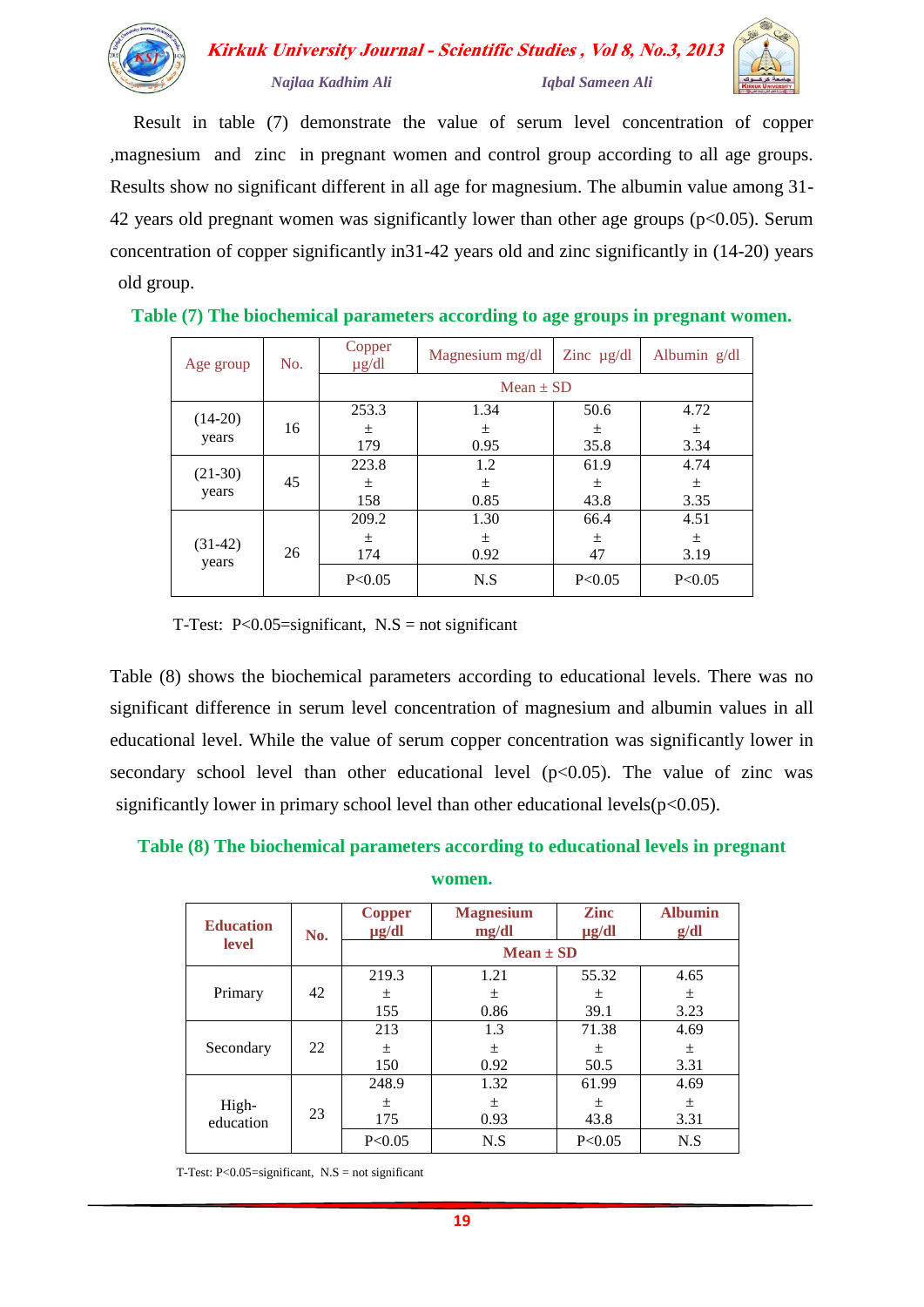

## **Discussion**

 Anemia is the most common disorder of the blood, it lead to hypoxia in organs. Since all human cell depend on oxygen for survival, varying degrees of anemia can have a wide range of clinical consequences [1,2]. In this study the Hb value  $(11.26\pm7.9)$  in pregnant woman was lower than non pregnant woman and not married table (1). This is in agreement with study done in Maharaj[20], who showed that the Mean and SD value of Hb in pregnant women was  $(11\pm6.1 \text{ g/dl})$ , Mean and SD value of PCV in pregnant women was  $(34.1\pm24.1)$ , which was lower than single and non pregnant women  $(35.4\pm 25)$ ,  $(37.4\pm 26.4)$ . This is also in agreement with the study done in Nigeria which showed that the PCV value of pregnant women was (31.72±4.30), this reflects anemia that leading to decrease of the blood Hb, PCV values in pregnant women which lead to increase in plasma and decrease in RBC. The present result was illustrated that statistically negative correlation between age and Hb and this is inagreement with the study done by Nesimi Kisioglu[21], who showed that the anemia prevalence (Hb level 10.99 g/dl and below) was progressively increased by increasing the age group of pregnant woman. Table 3 showed a decrease of Hb level by increased age of pregnant women as in table(3).

Result in table 1 shows that, the value of RBC in pregnant women  $(3.38\times10^{6} \pm 2.39)$  was lower than Non pregnant women (3.74 $\times$ 10<sup>6</sup> $\pm$ 2.6), and not married (3.55 $\times$ 10<sup>6</sup> $\pm$ 2.51) this is in agreement with study done in India [22], that showed that the RBC value was less than 4 million/mm<sup>3</sup>, this may be due to low food intake, and lack of appetite

 According to the trimester stages in table 2, this shows that the RBC value in second trimester (3.22 $\times$ 10<sup>6</sup>) was lower than first and third trimester, this is not agreement with study done in India [22] who showed that the RBC value in first trimester  $(3.72\times10^6)$  was lower than second and third trimester; that may be due to increase demand of fetus for iron and folic acid during pregnancy.

 WBC value was lower in (31-42 years) age group than second (21-30 years) and first (14-20 years) age group as in table 3, but its value within normal range, that indicate the WBC was increasing when the age is progress may be due to related to the pregnant women have other pathological conditions which lead to anemia, and its increasing in the pregnancy in stressful conditions[23] .

 Regarding to the educational level it was showed that the Hb value in the primary school level  $(11.48\pm8.1)$  and the high school level  $(10.93\pm7.7)$ , as in table 4 and this is not in agreement with study done by Nesimi kisioglu [21], who showed that the mean Hb level was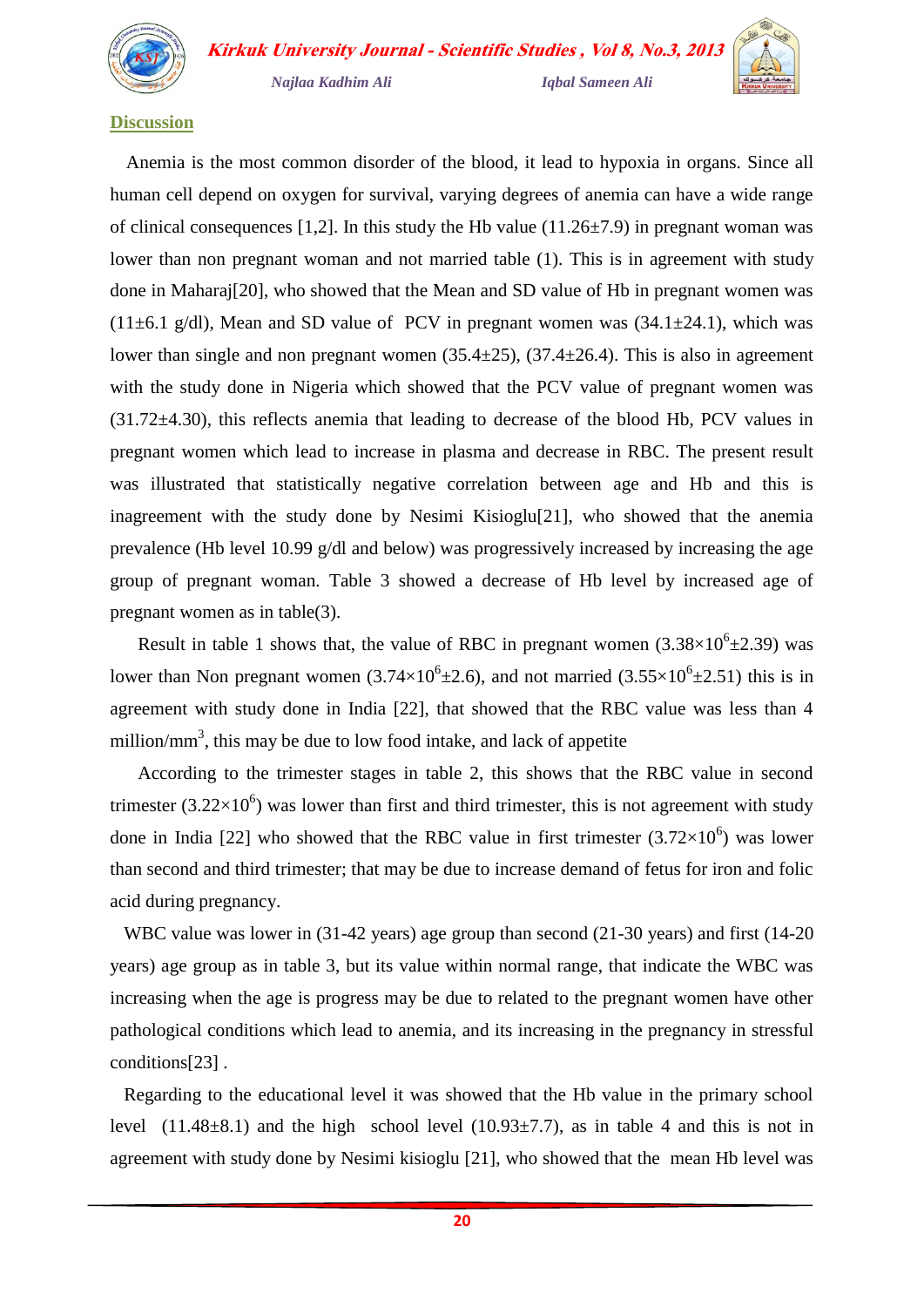

 $(10.73\pm1.70)$  for the pregnant women in primary school level and  $(11.9\pm1.50)$  for the university graduate, indicate that no significant relationship were observed between the education status and Hb level, this may be due to the pregnant women with high education had no time to care on their diet, but this is in disagreement with study done in Vietnam [24] who showed that the pregnant women with primary education or lower was more affected with anemia than secondary or high education, this may indicate that pregnant women with higher education have more demand for food and decrease in take of it either due to nausea decrease appetite, lack of knowledge.

 At the educational levels, it was shown that the RBC value of those with high educational stages was lower than primary and secondary stages as in table 4, this may be due to people with higher education not attended to the health care centers for receiving their tablet of iron periodically following their health.

 According to trimesters, the MCV value in the third trimester was lower than first and second trimesters, this is may be our sample is smaller than other study, at the education level showed that the MCV value in higher stage was higher than other stage, also due to food intake is district and lack to the necessary elements, minerals and vitamins. Pregnant woman MCH value was lowering than non pregnant and girl, this may be due to low Hb value in pregnant women. According to the trimester showed that the first trimester was higher than second and third trimester and this agree with study done in India [22] this indicate that MCH is depend upon Hb concentration but their value with normal range.

 According to age group table 3, MCV value with third age was lower than other two groups but their value within normal range this reflects that there was no relationship between MCH value and the age groups.

 At educational state the MCH value in the secondary education was lower than primary and high education but their values within normal range table 4, this indicate that in pregnant woman there was no relation between education of woman and MCH value.

 According to the biochemical analysis it was shown that serum copper concentration in the first trimester was lower than the second trimester, this may be due to the diet or food intake of pregnant women is deficient to this necessary element and this is agreement with the study done in USA [25] by wolfe ; Battimore showed that the copper deficiency had also associated with complication of pregnancy like child birth or fetus development but not agree with study done in rural area in India [26] who showed that serum copper is lower than  $(80.0 \mu g/d)$  but this study is showed more than (155 µg/dl) may be to different nutritional status of different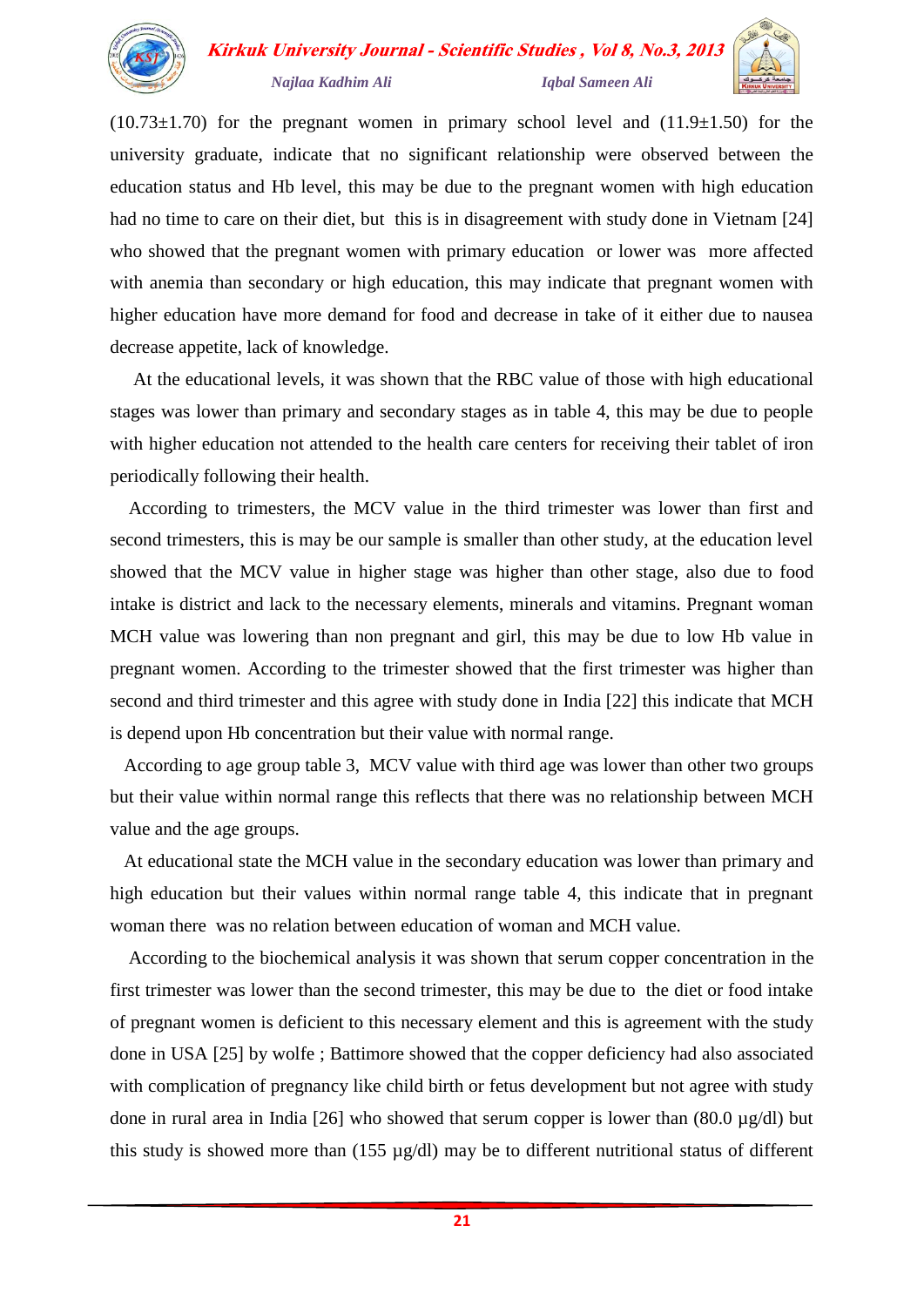

countries or due to sample size of the studied groups. The result showed that there was no significant difference in the serum magnesium in all group, this indicate that magnesium was not affected by mild anemia or may be these women had anemia but their nutrient had enough of magnesium, and this is not in agreement with study done in USA [25] may be their sample was larger than our sample or they taken from area deficient to these element, while in the other study done in New Delhi was agree with our study this may be their sample in the rural area deficient to the magnesium in their nutrient .

 According to trimester stage the serum Zinc was lower in second trimester than other and this is in agreement with study done in India [26], and in Sudan [27], and according to the educational level the primary study was lower than secondary study this indicate that zinc is deficient in their diet especially in the trimester stage which is necessary to form the fetus and to increase their appetite to food intake while primary stage is lower than secondary because they were unaware to their health and not visiting the health care center to take their drugs to support them in pregnant stage. Anemia affect 20 percent of all childbearing age, due to the subtlety of the symptoms, affected women are often unaware that they have this disorder, as they attribute the symptoms to the stresses of their daily lives. Possible problems for their fetus include increased risk of growth retardation, prematurity death, rupture of the amnion and infection (1).

 Serum albumin value in pregnant woman was lower than non pregnant woman, but their value were within normal range this is in agreement with study done in Latin America [28], in Victoria [29] and [30] who showed that serum albumin value was also within normal range this indicate that pregnant women their diet is rich with animal protein.

 According to age group it was shown serum albumin value was lower in third age group  $(4.51\pm 3.19)$  and other age groups but their values were within normal range. According to trimesters, although the serum albumin value in all stages of trimester was within normal range but it's value in third trimester was lower than first and second trimester stage, this indicate that the pregnant women in the third trimester required to a good animal and vegetable protein.

# **Acknowledgment**

 Many thank to the primary health care center staff, pregnant women, non pregnant women, and not married girls in Iskan and Rahem-Awa in Kirkuk city for their help in data collection that required for the research.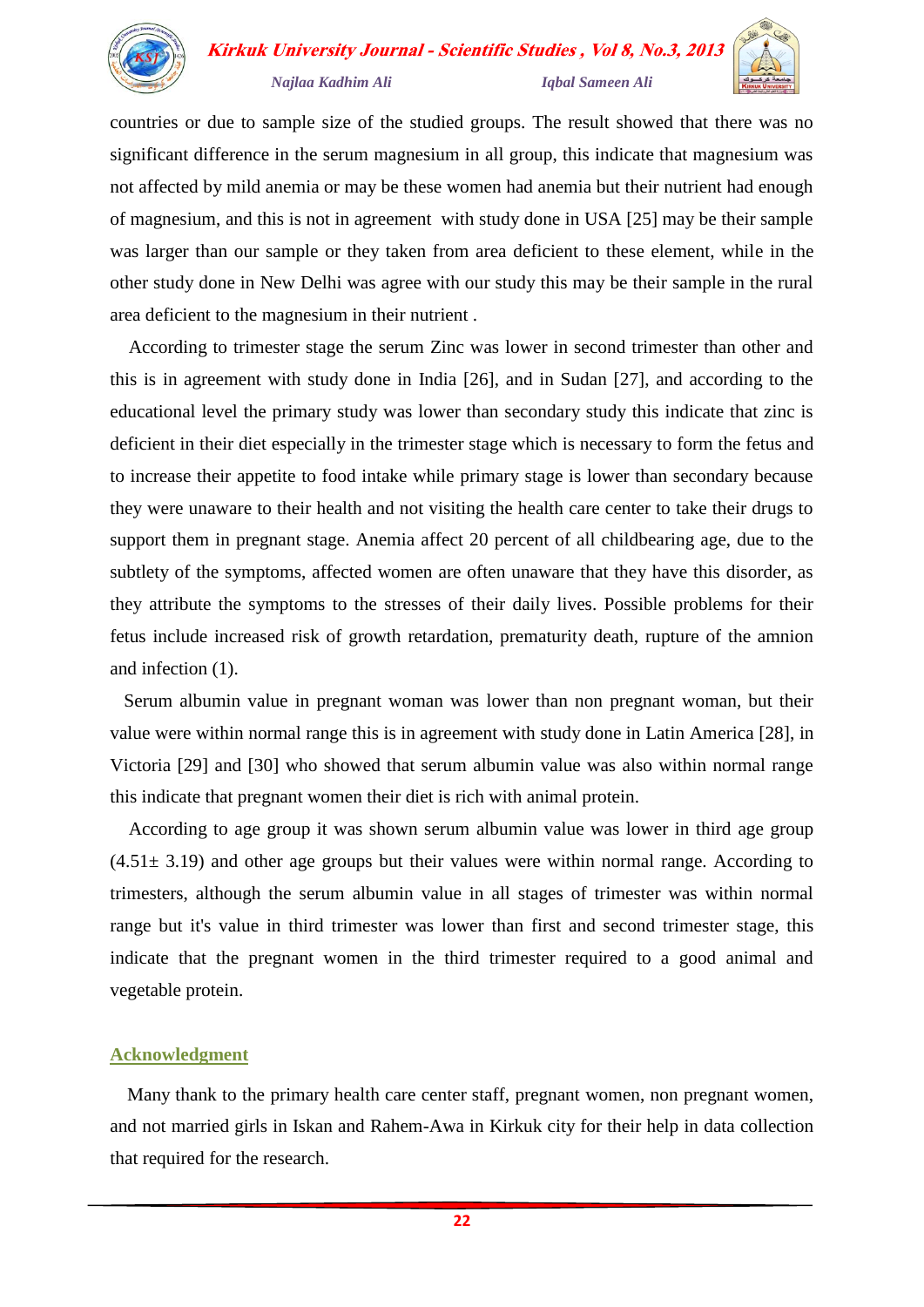

# **References**

[1] World Health Organization, Worldwide prevalence of anemia 1993-2005, Geneva, World Health Organization, ISBN, 2008.

[2] Merriam – Webster dictionary, Anemia Retrieved on May 25, 2009.

[3] G. Anju anemia and pregnancy: anaesthetic implications. Indian journal Anaesthesia. 2010. 54(5):380-386

[4] M. Abbassi-Ghanavati, LG. Greer, FG. Cunningham. Pregnancy and laboratory studies: a reference table for clinicians. Obstetric Gynecology. 2009 Dec;114(6):1326-31.

[5] R. Hassan, W. Z. Abdullah, and N. Hazline N. Hussain Anemia and iron status of malay women attending an antenatal clinic in Kubang Kerian, kelantan, Malaysia, September 2005.Vol:36 No. 5.

[6] GT. Bondevik, M. RT. Ulstein, RT. Lie, G. Rana, G. Kvale. The prevalence of anemia in pregnant Nepali woman-a study in Kathmandu. Acta. Obstetric Gynecology scand. 2000. 79(5): 341-9.

[7] S. Roy, PS. Chkravorty. Maternal and perinatal outecome in server anemia. Journal Obstetric. Gynecology India; 1992.42: 743-50.

[8] JK. Thomsen, JC. Prien- Larsen, A. Devantier, and N. Fogh-Andersen. Low dose iron supplementation dose not cover the need for iron during pregnancy, Acta Obstetric Gynecology Scand; 1993.72: 93-8.

[9] T. Kurki, A. Sivonev, O. Renkonen, E. Savia, O. Ylorkorkala. Bacterial vaginosis in early pregnancy and pregnancy outcome. Obstetric. Gynecology; 1992.80:173-7.

[10] MS. Mikheal, A. Anyaegbunam. Lower urinary tract dysfunction in pregnancy: a review. Obstetric. Gynecology survey; 1995.50:675-83.

[11] RL. Goldenberg, T. Tamura, M. Dubard, Y. Neggers, Coppers RL. Plasma ferritin and pregnancy outcome. American Journal obstetric. Gynecology, 1996.175:1357-9.

[12] G. Cunningham, JL. Kenneth, LB. Steven, CH. John, CG. Larry, DW. Katharine. Williams Obstetrics-2<sup>nd</sup> ed, 1997. 1143-67.

[13] J. Dorothy, V. Jagt, S. Hugh Brock, S. George Melah, U. Aliyu El-Nafaty, J. Michael Crossey, H. Robert Glew. Nutritional factors associated with anemia in pregnant woman in northern Nigeria. Journal Health Population. Nutrition. 2007.25(1): 65-81.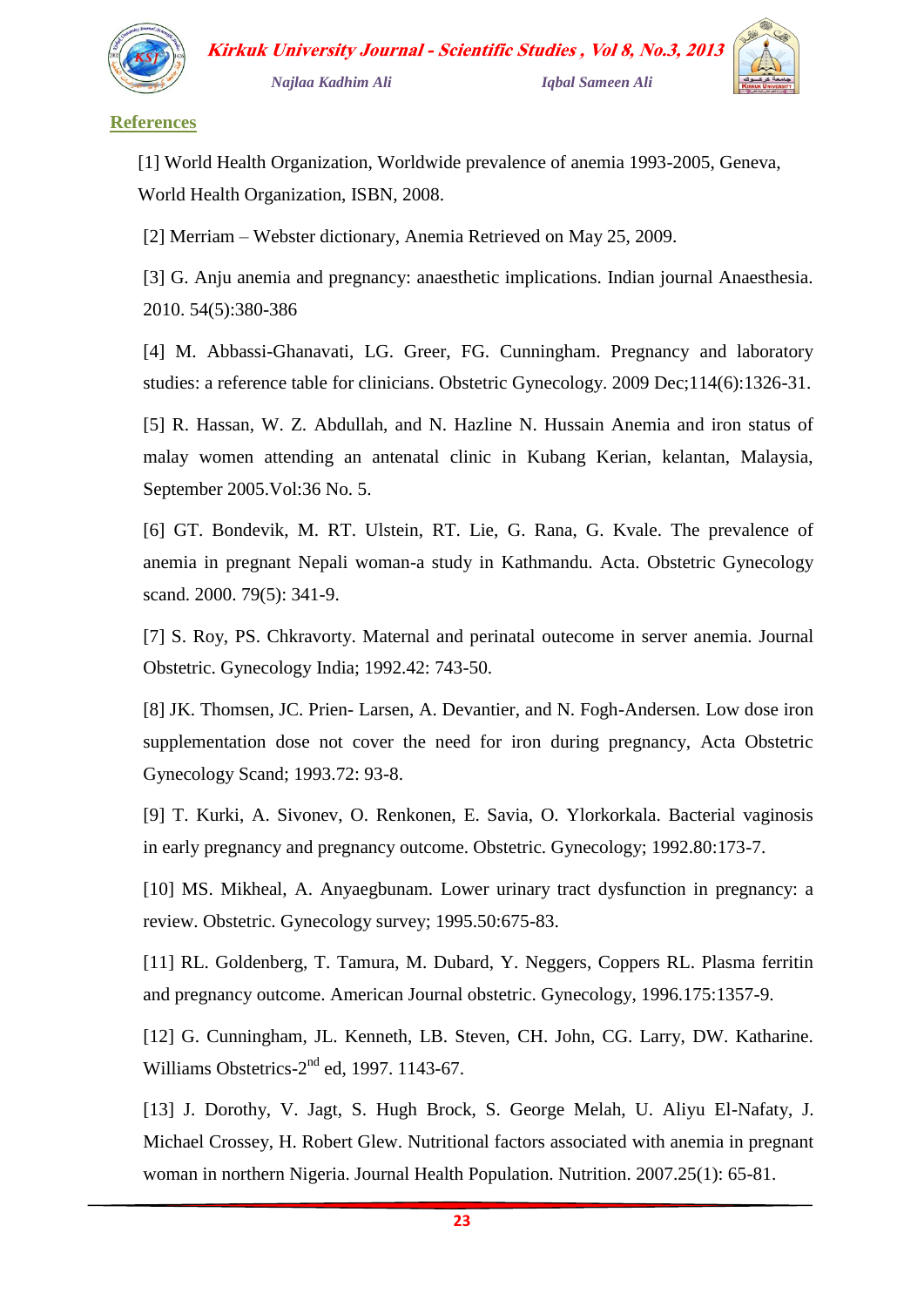

[14] J.V. Dacie,. and S.M. Lewis,. The hematology parameters were estimated following the procedure,  $12<sup>th</sup>$  ed. Churchill Living stone. 1999. Edinburgh, 59-64.

[15] N.W. Tietz. Textbook of clinical chemistry, <sup>3rd</sup> Ed. 1995.C.A. Burtis, E.R. Ashwood, W. Saunders p. 482-485.

[16] A.Abe, y. Sumico, .Sensitive direct colorimetric assay for copper in serum 1989. Clinical. Chemistry. 35(4): 552-554.

[17] T. Makino. Colorimetric determination of zinc in biological fluids. Chimica Clinica Acta. 1991.197,209-220.

[18] DS. Young. Effects of drugs on Clinical Laboratory. Tests, 4<sup>th</sup> ed. 2001.AACC..

[19] D. Essex-soril, Medical Biostatistics, 1995.Appleton and Lange USA: 140, 247.

[20] B. Sukrat, S. Sirichotiyakul. Prevalence and causes of anemia during pregnancy in maharaj Nakorn Chiang Mai Hospital, Journal Medical Association Thailand. 2006.89 Suppl. 4: S142-6, India.

[21] A. Nesimi KISIOGLU, M. OZTURK, Z. Aytul CAKMAK, F. ÖZGÜNER. Anemia prevalence and its affecting factors in pregnant woman of Isparta province. Biomedical. Research. (India); 2004.16(1):11-14

[22] P. Sunitha, N. Satyanaryan, M. Mshaik, S. Mobina, K.B. Lakshmi, M. Ckathi, B. Pradeep Hematological response to oral administration of iron polymaltose complex in anemia and normal pregnant women: A comparative study. Journal Medical-Nepal. 2010. 6(3), 17.

[23] (www.wikipidea.org)

[24] L. Thuy Trinh, M .Oibley. Anemia in pregnant, postpartum and non pregnant women in lak district, Daklak province of Vietnam. Asia Pac. Journal clinical. Nutrition. 2007.16 (2): 310-315

[25] N. Wolfe, ST. Baltimore. Micronutrients in pregnancy, British. Journal Nutrition. 2001. 85 suppl 2: s 293-7.

[26] P. Pathak, U. Kapil, SK. Kapoor, R. Satena, A. Kumar, N. Gupta, SN. Dwivedi, R. Singh, P. Singh. Prevalence of multiple micronutrient deficiencies amongst pregnant woman in a rural area of Haryana. Indian Journal Pediatric. 2004.71(11): 1007-14.